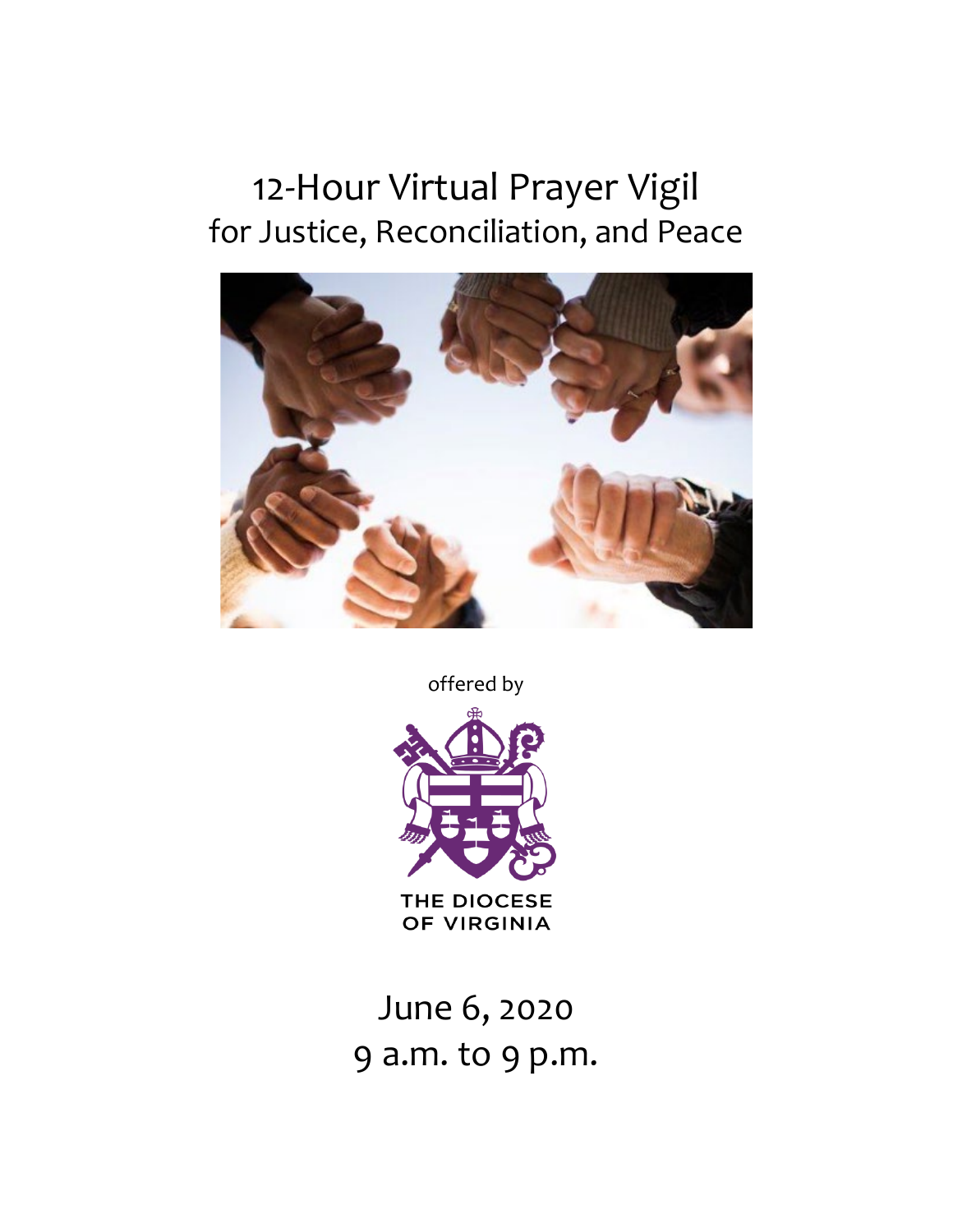Dear Friends in Christ,

When people of faith are thrown into the wilderness of hurt, fear, anger and pain, one of our first impulses is to pray. Our biblical witness is full of the cries of God's people, some of them quite eloquent, some little more than inarticulate screams from the heart.

God, help us! How long, O Lord? Answer me when I call, O God! Give ear to my cry, O Lord!

We pray because God puts it into our hearts to do so. God desires to be in deep communion with us, and prayer builds that communion. Prayer draws us close to the beating heart of God.

We pray because we have seen and experienced that prayer is concrete action for the sake of the world. God hears our prayers, and God answers. Our words do not return to us empty, but prepare a way for God to do in the world all that God intends.

We pray because at times we can do no other.

We pray knowing that it is risky to pray. God may well answer our prayer by sending us out to be what we want to see in the world. God may well choose to change us and use us according to the prayers we have uttered.

We take the marvelous risk of praying for justice in our world now, opening ourselves to God for the sake of a world so in need of God's presence, God's love, God's transforming power.

I am grateful to the community of Deacons in the Diocese of Virginia for calling us to this 12- Hour Virtual Prayer Vigil for Justice, Reconciliation and Peace. It is part of the role of a Deacon in worship to call God's people to prayer, and our Deacons are faithful in calling us from our individual congregations to a wider community of prayer together.

The resources on these pages, prepared by our Deacons, are intended to support you in your prayers. Use whatever is helpful to you. Add a song as you are called. Read some of the Psalms, which are quintessential cries of the heart. Follow the ways that God is leading you.

May God's blessing fall richly upon you as you share in this time of vigil. May God bless us all as God works in and through us in the power of prayer.

Your sister in Christ,

Fusan EGoff

The Rt. Rev. Susan E. Goff Bishop Suffragan and Ecclesiastical Authority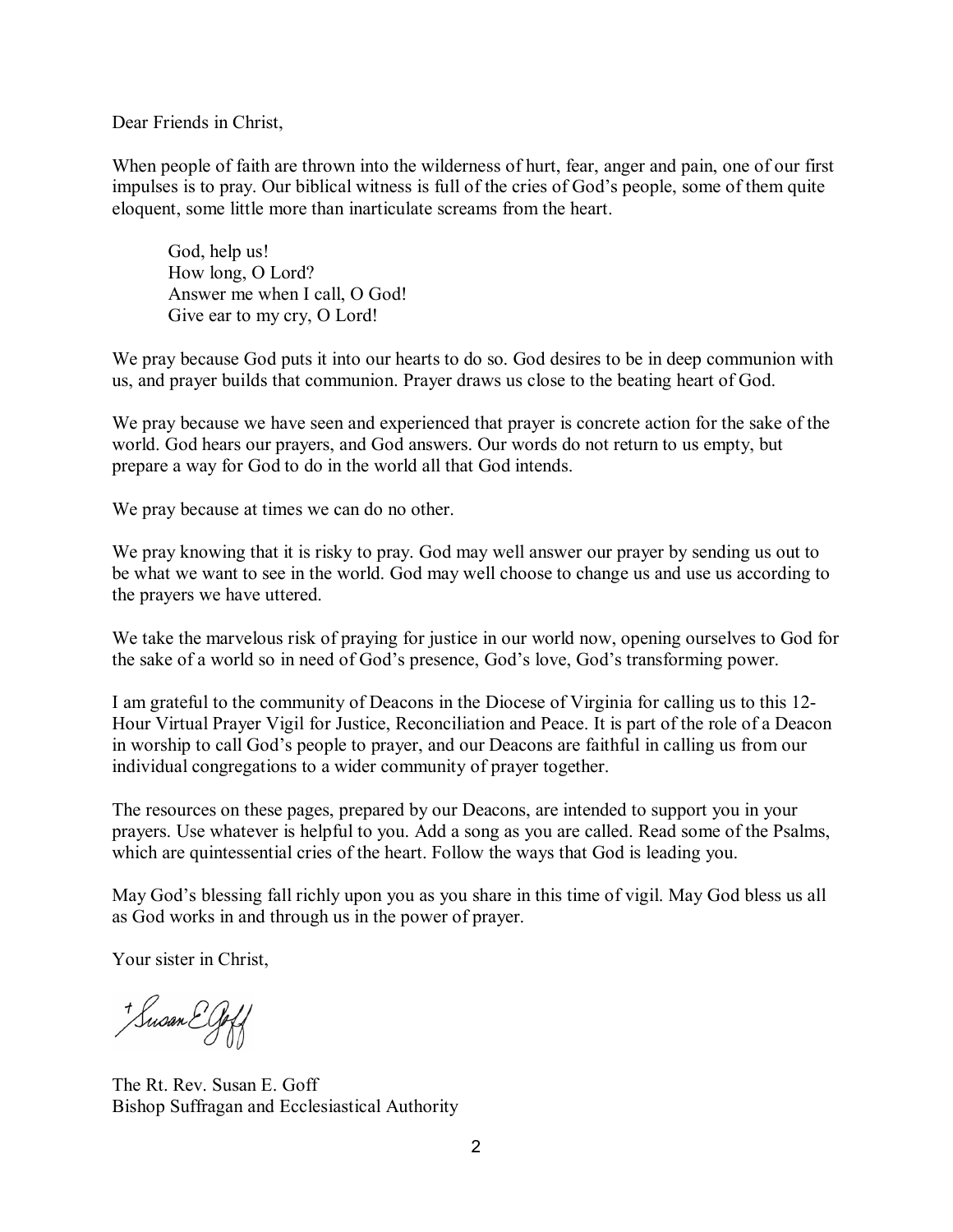*Please take a moment to center yourself. Be present to God. Be present to yourself. Be present to anyone with you. Take a deep breath and exhale. When you are ready, please begin to pray.*

Let us not rush to offer a bandaid, when the gaping wound requires surgery & complete reconstruction.

Let us not offer false equivalencies, thereby diminishing the particular pain being felt in a particular circumstance in a particular historical moment.

Let us not speak of reconciliation without speaking of reparations & restoration, or how we can repair the breach & how we can restore the loss.

Let us not rush past the loss of this mother's child, this father's child…someone's beloved son. Let us not value property over people; let us not protect material objects while human lives hang in the balance.

Let us not value a false peace over a righteous justice.

Let us not be afraid to sit with the ugliness, the messiness,  $\&$  the pain that is life in community together.

Let us not offer clichés to the grieving, those whose hearts are being torn asunder.

Instead…

Let us mourn black & brown men & women, those killed extra judicially every 28 hours. Let us weep at a criminal justice system, which is neither blind nor just.

Let us call for the mourning men  $\&$  the wailing women, those willing to rend their garments of privilege & ease, & sit in the ashes of this nation's original sin.

Let us be silent when we don't know what to say.

Let us be humble & listen to the pain, rage,  $\&$  grief pouring from the lips of our neighbors  $\&$ friends.

Let us decrease, so that our brothers & sisters who live on the underside of history may increase.

Let us pray with our eyes open  $\&$  our feet firmly planted on the ground.

Let us listen to the shattering glass  $\&$  let us smell the purifying fires, for it is the language of the unheard.

God, in your mercy...

Show me my own complicity in injustice.

Convict me for my indifference.

Forgive me when I have remained silent.

Equip me with a zeal for righteousness.

Never let me grow accustomed or acclimated to unrighteousness."

The Rev. Dr. Yolanda Pierce, Director of the Center for Black Church Studies & Associate Professor of Religion & Literature at Princeton Theological Seminary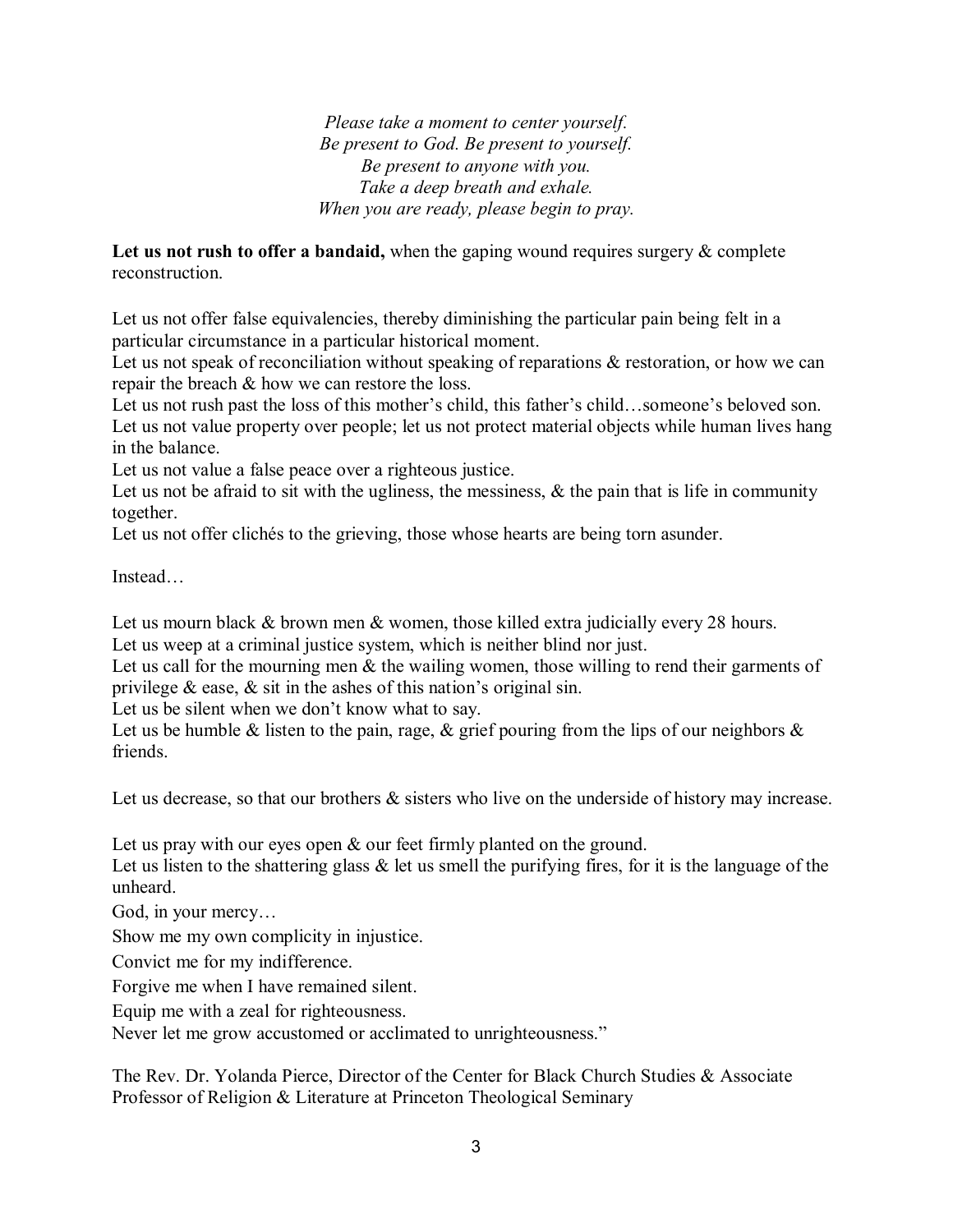# **Litany of Repentance**

Dear people of God, our history is marred by oppression, by the enslavement of those who differ from us, and by the forces of racism that attack human dignity. The sin of racism is woven into our lives and our cultures, in small and great ways, in things done and things left undone.

As followers of Christ, we reject racism and the oppression of other human beings. In building Christ's beloved community, we must strive to love all people, respect all people, and work for the good of all people. We must stand alongside God's children of every race, language, and culture, and work together as agents of justice, peace, and reconciliation.

In the assurance of our forgiveness, let us kneel before God and humbly confess our sins: our participation in racism, our privilege based on racism, and our perpetuation of racism.

# *A period of silence follows.*

God the Father, you freed your people from slavery in Egypt, yet the legacy of slavery deforms our lives today.

# **Have mercy on us.**

God the Son, you prayed that all would be united in your love and service, yet the divisions among us rend your body.

# **Have mercy on us.**

God the Holy Spirit, you inspire us to live peaceably with all, yet the stain of genocide and internment mars our striving for justice.

# **Have mercy on us.**

We have harmed one another and the earth through negligence, greed, and self-interest.

# **Have mercy on us.**

We have failed to condemn discrimination that leads to unrest.

# **Have mercy on us.**

We have decried violence, while overlooking inequity and frustration from which it rises.

# **Have mercy on us.**

We have practiced injustice for economic gain and have oppressed others to make a false peace.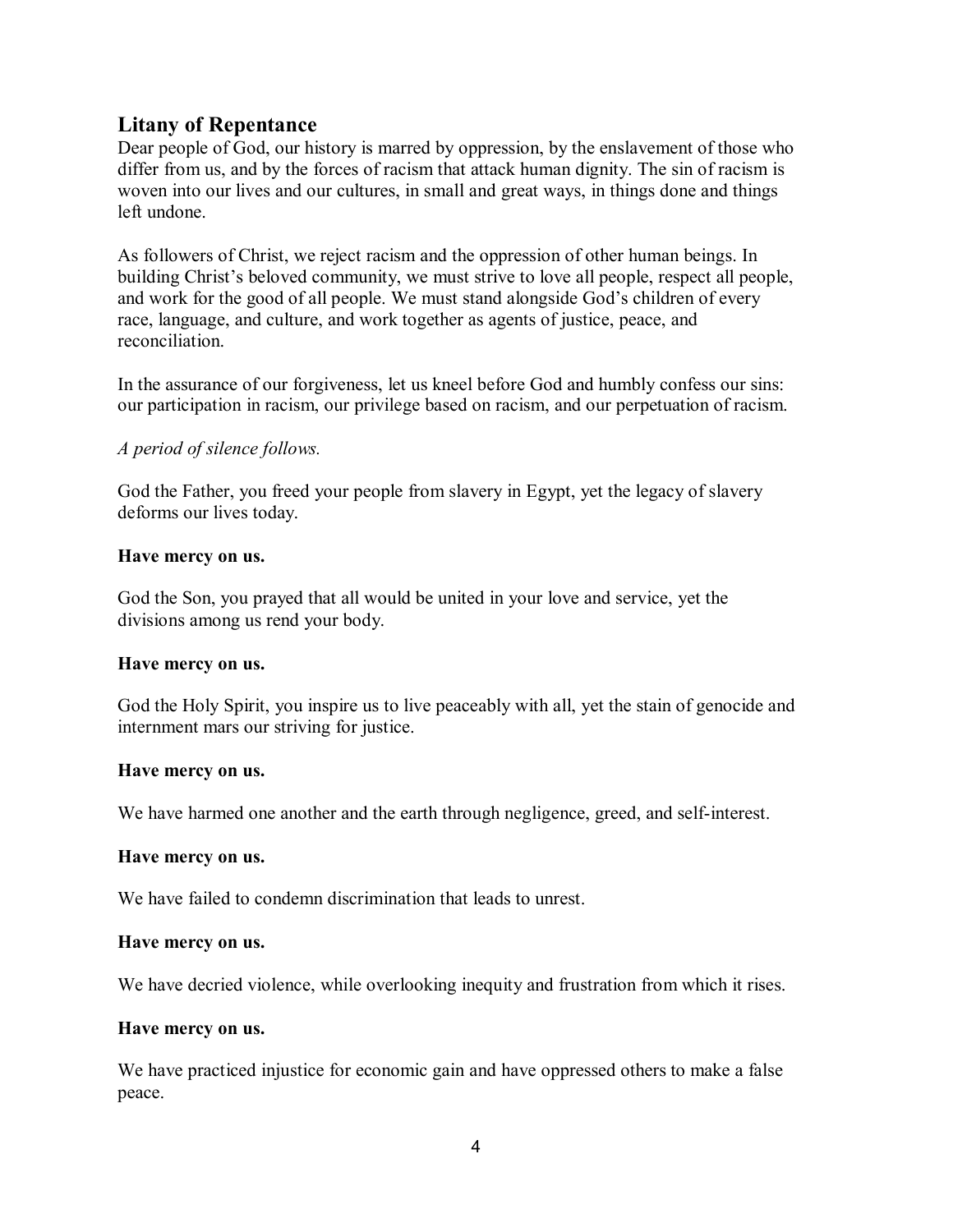#### **Have mercy on us.**

We have sought comfort in advantage for ourselves at the cost of injustice for others.

#### **Have mercy on us.**

We have welcomed solace over conflict and ignored the cries of those harmed by our comfort.

#### **Have mercy on us.**

We have grasped for this world's goods, and been arrogant toward those who have little.

#### **Have mercy on us.**

We have not shared the good things we have been given, and blamed the poor for their poverty.

#### **Have mercy on us.**

We have been fearful and distrustful of those who are different from us.

## **Have mercy on us.**

We have divided ourselves from others, and refused to listen to or believe their experience.

#### **Have mercy on us.**

We have been indifferent to the pain and suffering of our sisters and brothers.

#### **Have mercy on us.**

We have held in contempt those who need our help, and not loved them with our whole hearts.

#### **Have mercy on us.**

We have been self-satisfied in our privilege, and denied our oppression of others.

#### **Have mercy on us.**

We have preferred order over justice, and isolation over the struggle for peace.

#### **Have mercy on us.**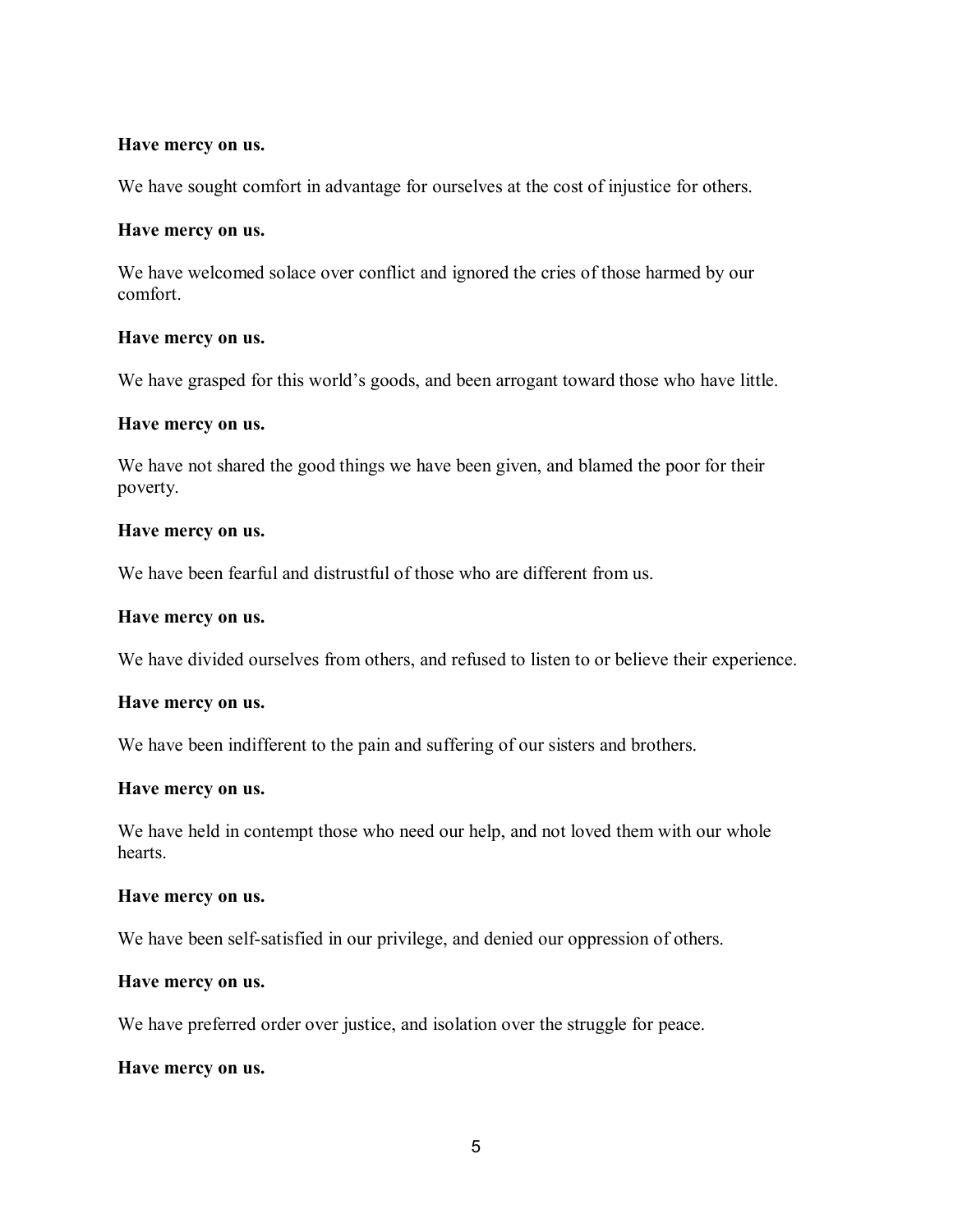We have quietly held good intentions, and kept silent the message of reconciliation.

# **Have mercy on us.**

We have failed to act with courage for the sake of love.

# **Have mercy on us.**

Lord have mercy. Christ have mercy. Lord have mercy.

May Almighty God have mercy on us, grant us courage and conviction, and strengthen us to love others who are unlike us. May God, the Holy and Undivided Trinity, make us compassionate in our actions and courageous in our works, that we may see Christ's Beloved Community in our own day. Amen.

# **Prayers for Social Justice**

# **For Social Justice**

Almighty God, who created us in your image: Grant us grace fearlessly to contend against evil and to make no peace with oppression; and, that we may reverently use our freedom, help us to employ it in the maintenance of justice in our communities and among the nations, to the glory of your holy Name; through Jesus Christ our Lord, who lives and reigns with you and the Holy Spirit, one God, now and for ever. Amen. (BCP, p. 260)

# **For Social Justice**

Grant, O God, that your holy and life-giving Spirit may so move every human heart [and especially the hearts of the people of this land], that barriers which divide us may crumble, suspicions disappear, and hatreds cease; that our divisions being healed, we may live in justice and peace; through Jesus Christ our Lord. Amen. (BCP, p. 823)

# **Episcopal Litany for Social Justice**

Brothers and Sisters: God commands us through Jesus Christ to love one another. In baptism, we promise to "seek and serve Christ in all persons, loving our neighbors as ourselves and to strive for justice and peace, and respect the dignity of every human being." Let us now honor those vows and pray for our nation in this election season, for wise and just leaders, and for the needs of others throughout our country and the world.

We pray for continued blessings on all peacemakers, on leaders who value peace, and on everyone who promotes nonviolent solutions to conflict. We pray for a speedy end to all violence and warfare around the world.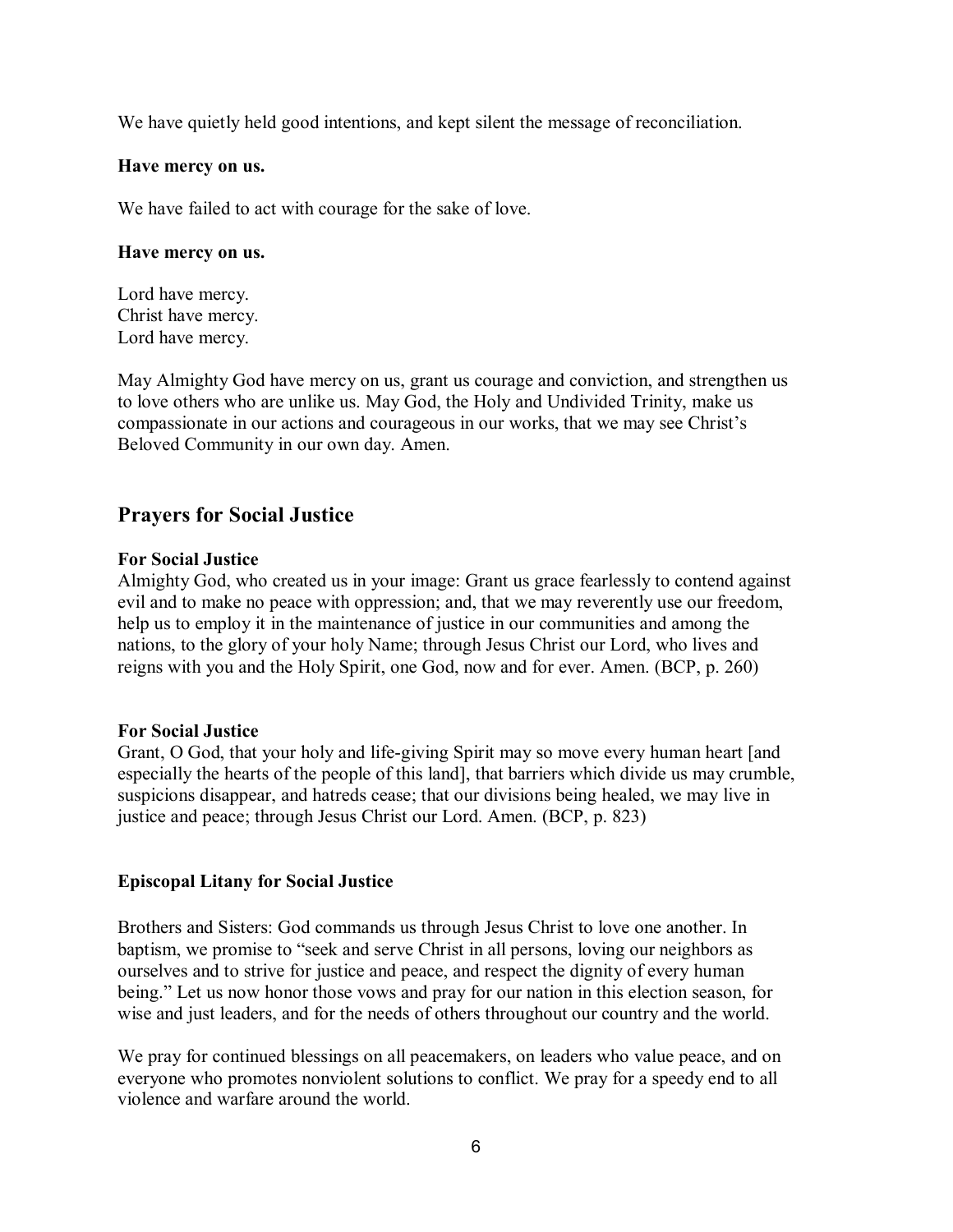God of peace and gentleness, **Hear our prayer.**

We pray for the strength of heart and mind to look beyond ourselves and address the needs of our brothers and sisters throughout the world; for the rural and urban poor; for the rebuilding of our communities; and for an end to the cycles of violence that threaten our future.

God of generosity and compassion, **Hear our prayer.**

We pray for all nations, that they may live in unity, peace, and concord; and that all people may know justice and enjoy the perfect freedom that only God can give.

God of liberty and freedom, **Hear our prayer.**

We pray that the Holy Spirit may embrace the most vulnerable members of our society; we pray also for an end to the growing disparity between the rich and poor; and for the grace and courage to strive for economic justice.

God of all gifts and blessings, **Hear our prayer.**

We pray for an end to prejudice throughout our country and the world; that we will respect all people as precious children of God; and that racism, sexism, and all other forms of discrimination will be forever banished from our hearts, our society, and our laws.

God of fellowship and equality, **Hear our prayer.**

We pray for a reverence of creation; that we will have the tools and the will to conserve it; that we will use its bountiful resources in the service of others; and that we will become better stewards of all that has been entrusted to us.

God of nature and the universe, **Hear our prayer.**

We pray for all immigrants, refugees, and pilgrims from around the world, that they may be welcomed in our midst and be treated with fairness, dignity, and respect.

God of outcasts and wanderers, **Hear our prayer.**

We pray for the sick, the aged and the infirm; for those with physical or mental disabilities;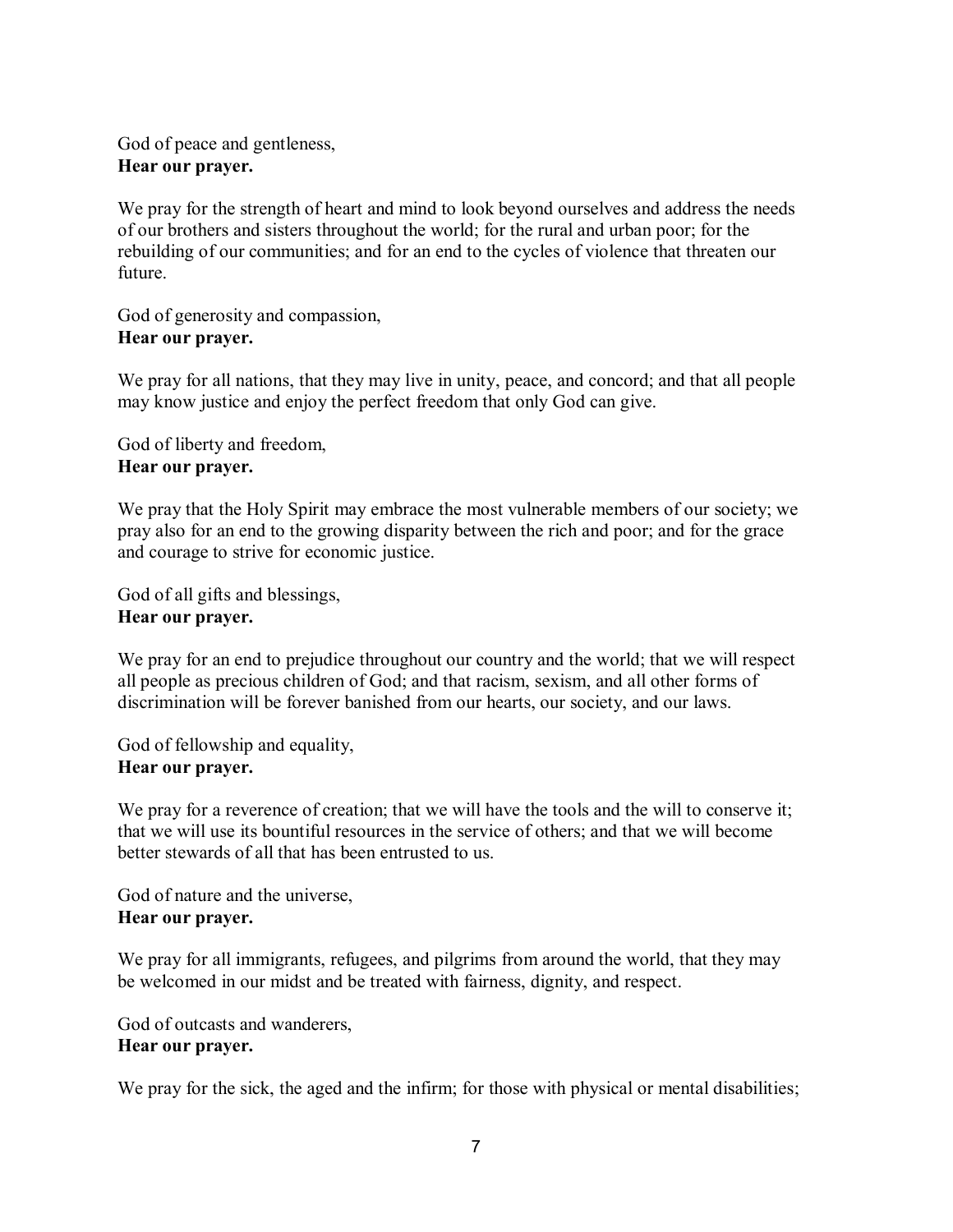that all may have access to proper health care; and that God's loving embrace may be felt by all who suffer.

God of comfort and healing, **Hear our prayer.**

We pray for all prisoners and captives; that a spirit of forgiveness may replace vengeance and retribution; and that we, with all the destitute, lonely, and oppressed, may be restored to the fullness of God's grace.

God of absolution and mercy, **Hear our prayer.**

We pray for all children and families, and particularly for the orphaned, neglected, abused, and those who live in fear of violence or disease; that they may be relieved and protected.

God of children and families, **Hear our prayer.**

We pray for the reconciliation of all people, and for the Church throughout the world, that it may be an instrument of your healing love.

God of outreach and restoration, **Hear our prayer.**

We pray for all who have died as a result of violence, war, disease or famine, especially those who died because of human blindness, neglect, or hardness of heart.

God of eternal life and resurrecting love, **Hear our prayer.**

Almighty God, you have promised to hear what we ask in the name of your Son. Watch over our country now and in the days ahead, guide our leaders and all who will vote, guide them in all knowledge and truth and make your ways known among all people. In the passion of debate give them a quiet spirit; in the complexities of the issues give them courageous hearts. Accept and fulfill our petitions, we pray, not as we ask in our ignorance, nor as we deserve in our sinfulness, but as you know and love us in your Son Jesus Christ our Lord. *AMEN.*

Prepared by the Episcopal Church Office of Government Relations [http://archive.episcopalchurch.org/eppn/107568\\_43992\\_ENG\\_HTM.htm](http://archive.episcopalchurch.org/eppn/107568_43992_ENG_HTM.htm)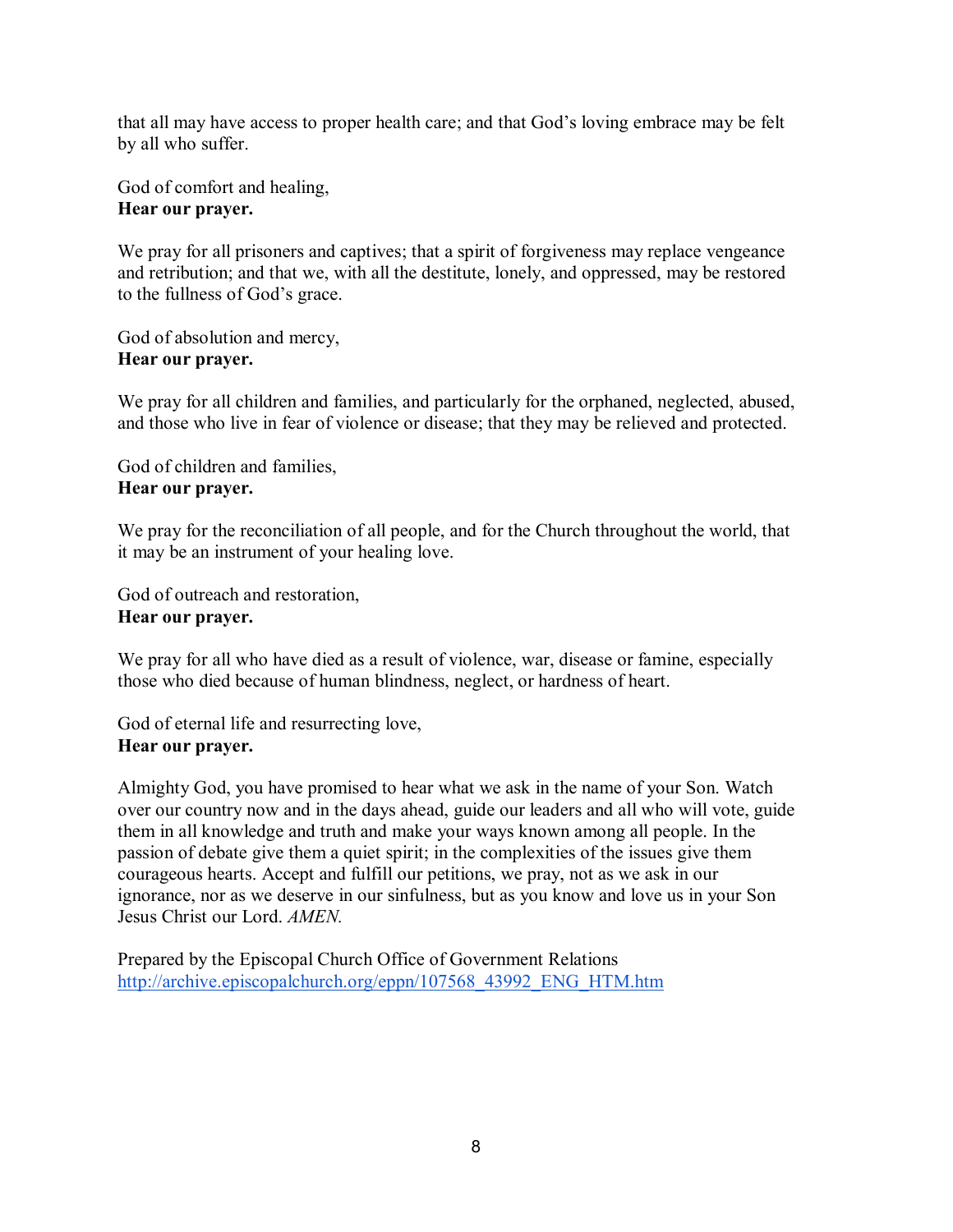# **Prayers of the People with Confession**

Let us pray for the Church and for the world.

God of love, we pray for your church: For Michael, our Presiding Bishop; for Susan and Jennifer our bishops; for all lay and ordained ministers; and for all who seek you in the community of the faithful. Equip us with compassion and love, to carry out your work of reconciliation in the world.

# God of love, **hear our prayers for the church.**

# *Silence — Add your prayers, silently or in your hearts*

God of freedom, we pray for our nation, and all the nations of the world: For peace and unity across barriers of language, color, and creed; for elected and appointed leaders, that they would serve the common good. Inspire all people with courage to speak out against hatred, to actively resist evil. Unite the human family in bonds of love.

# God of freedom, **hear our prayers for the world.**

# *Silence — Add your prayers, silently or in your hearts*

God of justice, we pray for the earth, your creation entrusted to our care: For the animals and birds, the mountains and oceans, and all parts of your creation that have no voice of their own. Stir up in us a thirst for justice that protects the earth and all its resources, that we may leave to our children's children the legacy of beauty and abundance that you have given us.

# God of justice, **hear our prayers for the earth.**

# *Silence — Add your prayers, silently or in your hearts*

God of peace, we pray for this community: For our local leaders; for our schools and markets; for our neighborhoods and workplaces. Kindle in every heart a desire for equality, respect, and opportunity for all. Give us courage to strive for justice and peace among all people, beginning here at home.

# God of peace, **hear our prayers for this community.**

# *Silence — Add your prayers, silently or in your hearts*

God of mercy, we pray for all in any kind of need or trouble: For those whose lives are closely linked with ours, and those connected to us as part of the human family. For refugees and prisoners; for the sick and suffering, the lonely and despairing; for those facing violence; for all held down by prejudice or injustice. Awaken in us compassion and humility of spirit, as we seek and serve Christ in all persons.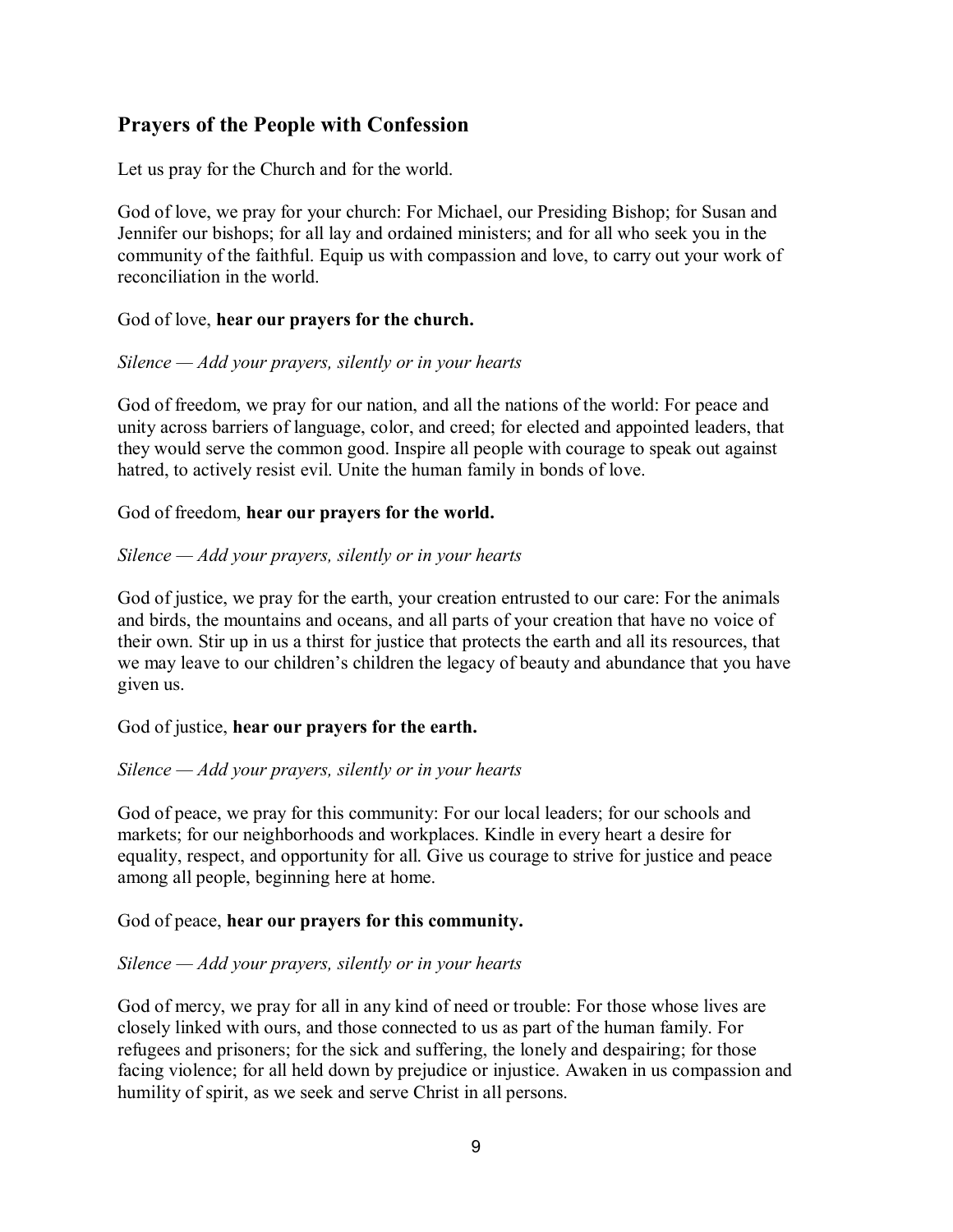# God of mercy, **hear our prayers for all who are in need.**

# *Silence — Add your prayers, silently or in your hearts*

God of grace, we pray for those who have died: For the faithful in every generation who have worked for justice; for prophets who called us to racial reconciliation; for martyrs who died because of hatred; and for all the communion of saints. Make us faithful to your call to proclaim your Good News, by word and example, and bring us at last into the glorious company of the saints in light.

God of grace, hear our prayers for those who have died.

*Silence — Add your prayers, silently or in your hearts*

Hear our prayers, Holy God. Breathe your Spirit over us and all the earth, that barriers would crumble and divisions cease. Make us more fully your co-healers of the broken world. Unite us with all people in bonds of love, that the whole earth and all its peoples may be at peace; through Jesus Christ our Lord. Amen.

# **Confession**

Let us confess our sins against God and one another.

Almighty God, Source of all that is, Giver of every good gift:

You create all people in your image and call us to love one another as you love us. We confess that we have failed to honor you in the great diversity of the human family. We have desired to live in freedom, while building walls between ourselves and others. We have longed to be known and accepted for who we are, while making judgements of others based on the color of skin, or the shape of features, or the varieties of human experience.

We have tried to love our neighbors individually while yet benefitting from systems that hold those same neighbors in oppression.

Forgive us, Holy God.

Give us eyes to see you as you are revealed in all people.

Strengthen us for the work of reconciliation rooted in love.

Restore us in your image, to be beloved community, united in our diversity,

even as you are one with Christ and the Spirit,

Holy and undivided Trinity, now and for ever.

Amen.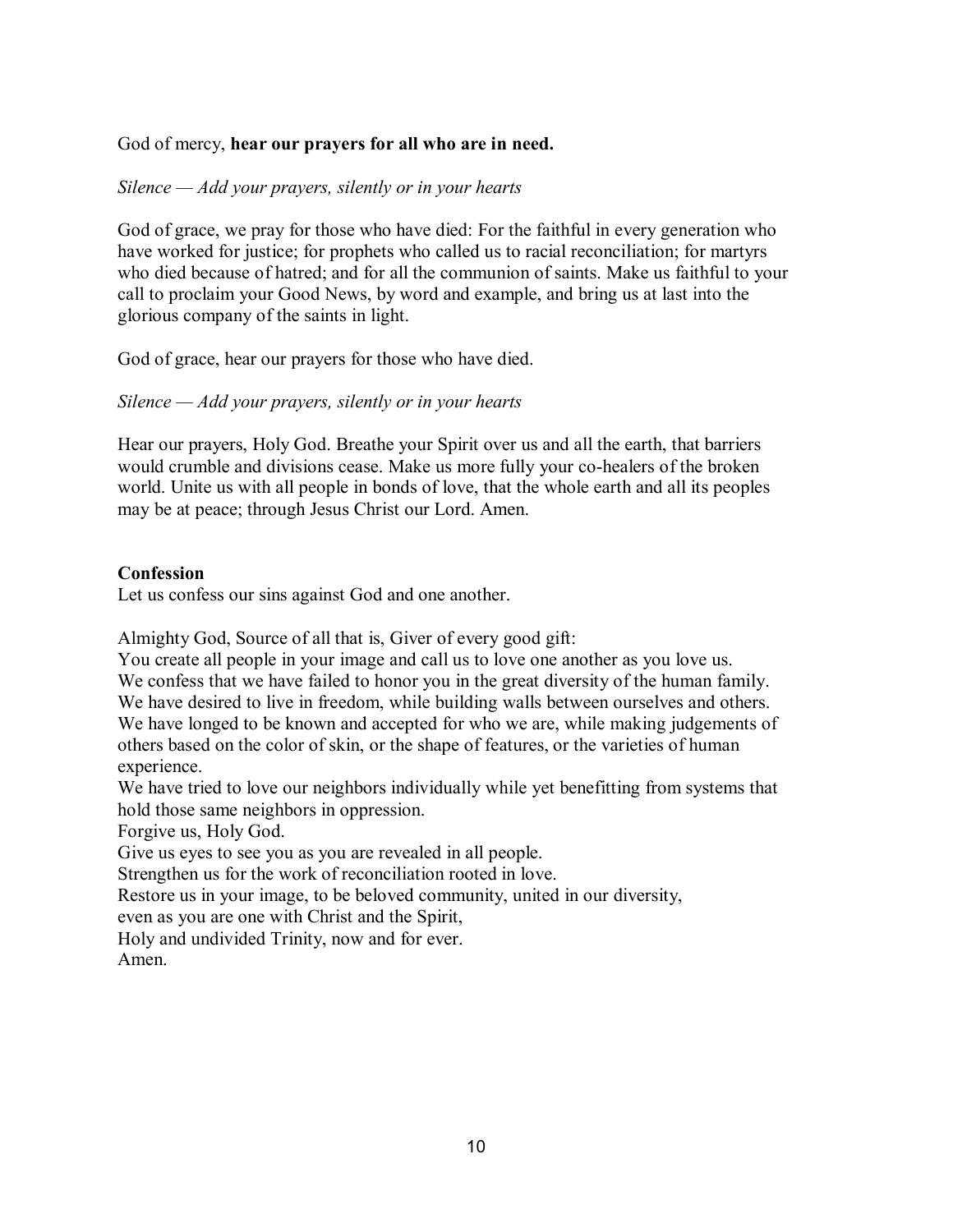# **For Those Imprisoned**

# **For Prisons and Correctional Institutions**

Lord Jesus, for our sake you were condemned as a criminal: Visit our jails and prisons with your pity and judgment. Remember all prisoners, and bring the guilty to repentance and amendment of life according to your will, and give them hope for their future. When any are held unjustly, bring them release; forgive us, and teach us to improve our justice. Remember those who work in these institutions; keep them humane and compassionate; and save them from becoming brutal or callous. And since what we do for those in prison, O Lord, we do for you, constrain us to improve their lot. All this we ask for your mercy's sake. Amen. (BCP, p. 826)

# **For Prisoners**

Almighty God, Heavenly Father, you are the only One who creates each one of us to have life. And you are the only One who can forgive us of our sins no matter what we have done or will do because you are the only One who truly loves us. Some of children, Lord, are spending time in prison to try to correct themselves. Often times, Lord, some of us on the outside become aware of conditions in prisons that are unacceptable and harsh. Lord, we ask for justice to be done but done with the rights of compassion and humanness to be carried out with care by those with authority, and that the living conditions be acceptable. We also pray, Lord, that you will strengthen those of us who are in prisons around the world to come to know You and to walk the path of love. All this we pray through Your Son, our Saviour, Jesus Christ. AMEN. (Written by The Rev. Deacon Sally W. P. Gunn,)

# **Prayers in Time of Conflict**

# **For those who suffer for the sake of Conscience**

O God our Father, whose Son forgave his enemies while he was suffering shame and death: Strengthen those who suffer for the sake of conscience; when they are accused, save them from speaking in hate; when they are rejected, save them from bitterness; when they are imprisoned, save them from despair; and to us your servants, give grace to respect their witness and to discern the truth, that our society may be cleansed and strengthened. This we ask for the sake of Jesus Christ, our merciful and righteous Judge. Amen*.* (BCP, p. 823)

# **In Times of Conflict**

O God, you have bound us together in a common life. Help us, in the midst of our struggles for justice and truth, to confront one another without hatred or bitterness, and to work together with mutual forbearance and respect; through Jesus Christ our Lord. Amen. (BCP, p. 824)

# **For our Enemies**

O God, the Father of all, whose Son commanded us to love our enemies: Lead them and us from prejudice to truth: deliver them and us from hatred, cruelty, and revenge; and in your good time enable us all to stand reconciled before you, through Jesus Christ our Lord. Amen. (BPC, p. 816)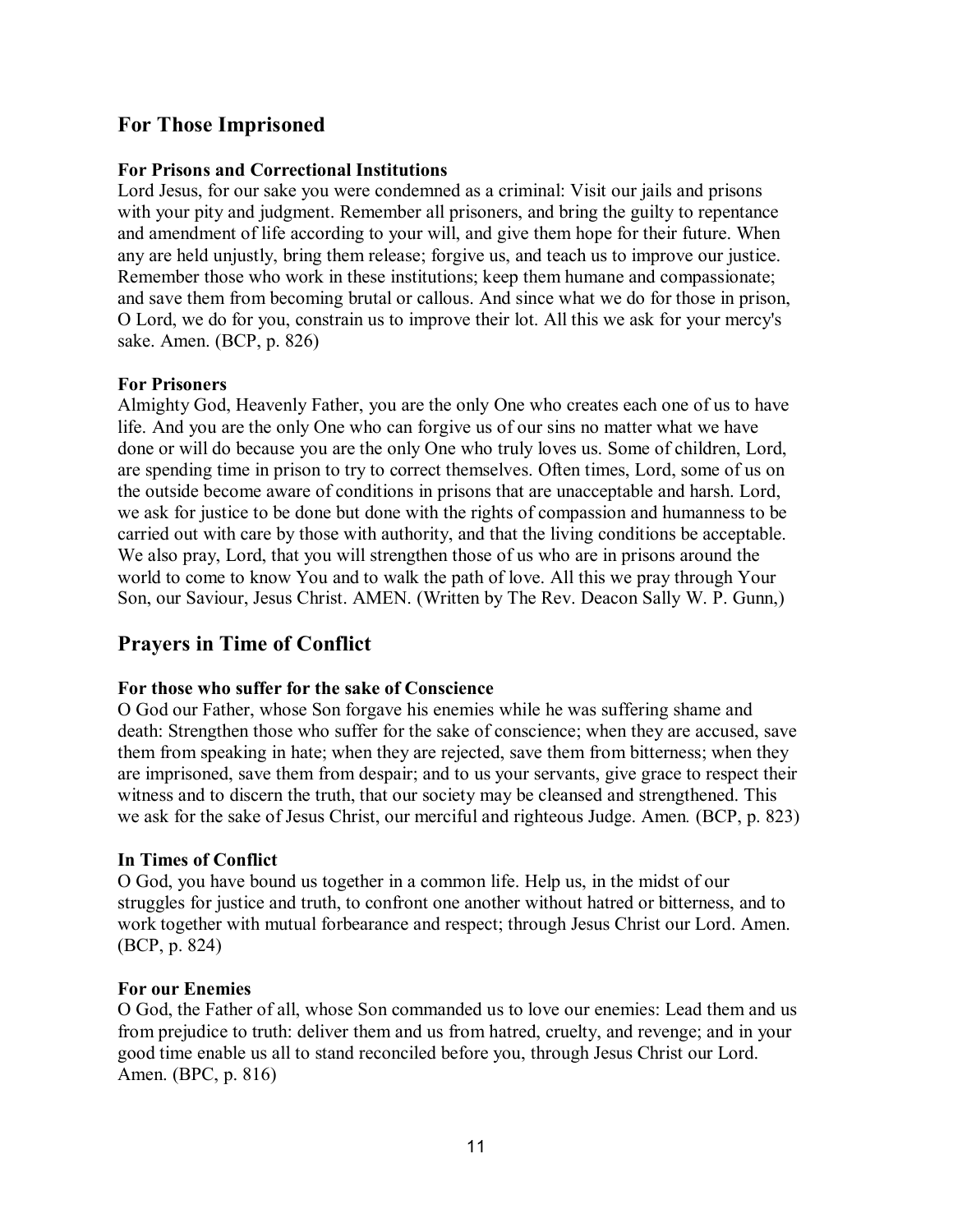## **For the Oppressed**

Look with pity, O heavenly Father, upon the people in this land who live with injustice, terror, disease, and death as their constant companions. Have mercy upon us. Help us to eliminate our cruelty to these our neighbors. Strengthen those who spend their lives establishing equal protection of the law and equal opportunities for all. And grant that every one of us may enjoy a fair portion of the riches of this land; through Jesus Christ our Lord. Amen. (BCP, p 826)

# **For Police Officers and for National Guard Members**

Almighty God, we commend to your gracious care and keeping all the men and women in law enforcement and the National Guard in our neighborhoods, cities, and on our highways. Defend them day by day with your heavenly grace; protect their families; strengthen them in their trials; give them courage to face the perils which beset them; and grant them a sense of your abiding presence wherever they may be; through Jesus Christ our Lord. Amen. (Adapted from "For Those in the Armed Forces of our Country, BPC, p. 823)

# **For Small Business Owners and Workers**

Almighty God, whose Son Jesus Christ in his earthly life shared our toil and hallowed our labor: Be present with your people where they work; make those who carry on the industries and commerce of this land responsive to your will; and bring comfort and peace to those who have lost their businesses and livelihoods in the midst of protests; through Jesus Christ our Lord, who lives and reigns with you, in the unity of the Holy Spirit, one God, now and for ever. Amen. (Adapted from "For commerce and industry, BCP, P. 259)

# **For Those who Participate in Peaceful Demonstrations**

Lord God Almighty, you have made all the peoples of the earth for your glory, to serve you in freedom and in peace: Give to the people of our country a zeal for justice and the strength of forbearance, that we may use our liberty peacefully to protest injustice, to fight for justice, and to work for reconciliation, in accordance with your gracious will; through Jesus Christ our Lord, who lives and reigns with you and the Holy Spirit, one God, for ever and ever. Amen. (Adapted from "For the Nation", BCP, p. 258)

# **For Those who are Angry and Outraged, and Those who Work for the Common Good**

Gracious God, you created us in your image: give us the grace to turn our anger and outrage to justice and compassion. Transform our pain so that we may transmit love. Strengthen our bodies and our minds and our hearts for the long, hard, holy work of reconciliation and justice. Enable us, through the power of the Holy Spirit, to bring about the Reign of God; through Jesus Christ our Lord, who lives and reigns with you and the Holy Spirit, one God, for ever and ever. Amen.

#### **For Victims of Violence, Looting, Vandalism, and Attacks**

Loving God, your son Jesus Christ said, "Peace I leave with you; my peace I give to you."; look with compassion and mercy on all victims of violence, looting, vandalism and attacks. Bring healing and relief to the injured and suffering; bring justice to their cause; bring forgiveness towards their attackers; and give your peace to them and to their families; through Jesus Christ our Lord, who lives and reigns with you and the Holy Spirit, one God, for ever and ever. Amen.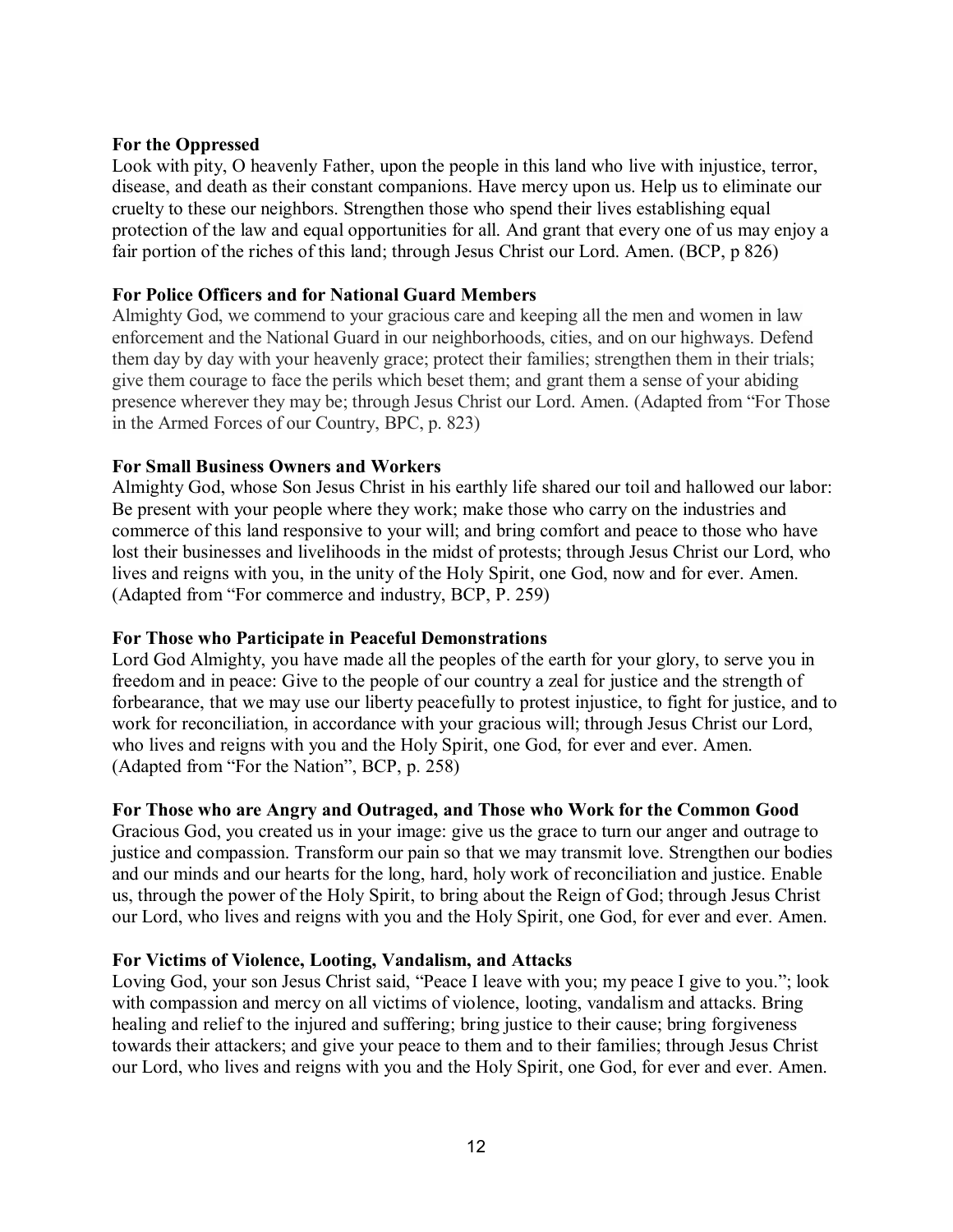# **Prayers for Reconciliation**

All this is from God, who reconciled us to himself through Christ, and has given us the ministry of reconciliation; that is, in Christ God was reconciling the world to himself, not counting their trespasses against them, and entrusting the message of reconciliation to us. So we are ambassadors for Christ, since God is making his appeal through us; we entreat you on behalf of Christ, be reconciled to God. For our sake he made him to be sin who knew no sin, so that in him we might become the righteousness of God. 2 Corinthians 5:18-21

So if you are offering your gift at the altar, and there remember that your brother has something against you, leave your gift there before the altar and go; first be reconciled to your brother, and then come and offer your gift. Matthew 5:23-24

# **For the Human Family**

O God, you made us in your own image and redeemed us through Jesus your Son: Look with compassion on the whole human family; take away the arrogance and hatred which infect our hearts; break down the walls that separate us; unite us in bonds of love; and work through our struggle and confusion to accomplish your purposes on earth; that, in your good time, all nations and races may serve you in harmony around your heavenly throne; through Jesus Christ our Lord. Amen. (BCP, p. 815)

# **Psalm 121**

I lift up my eyes to the hills—from where will my help come? My help comes from the Lord, who made heaven and earth. He will not let your foot be moved; he who keeps you will not slumber. He who keeps Israel will neither slumber nor sleep. The Lord is your keeper; the Lord is your shade at your right hand. The sun shall not strike you by day, nor the moon by night. The Lord will keep you from all evil; he will keep your life. The Lord will keep your going out and your coming in from this time on and forevermore.

# **Prayers for Peace**

Be still, and know that I am God! I am exalted among the nations, I am exalted in the earth. Psalm 46:10 (NRSV)

Peace I leave with you; my peace I give to you. I do not give to you as the world gives. Do not let your hearts be troubled, and do not let them be afraid. John 14:27 (NRSV)

# **A Collect for Peace**

O God, the author of peace and lover of concord, to know you is eternal life and to serve you is perfect freedom: Defend us, your humble servants, in all assaults of our enemies; that we, surely trusting in your defense, may not fear the power of any adversaries; through the might of Jesus Christ our Lord. Amen. (BCP p. 99)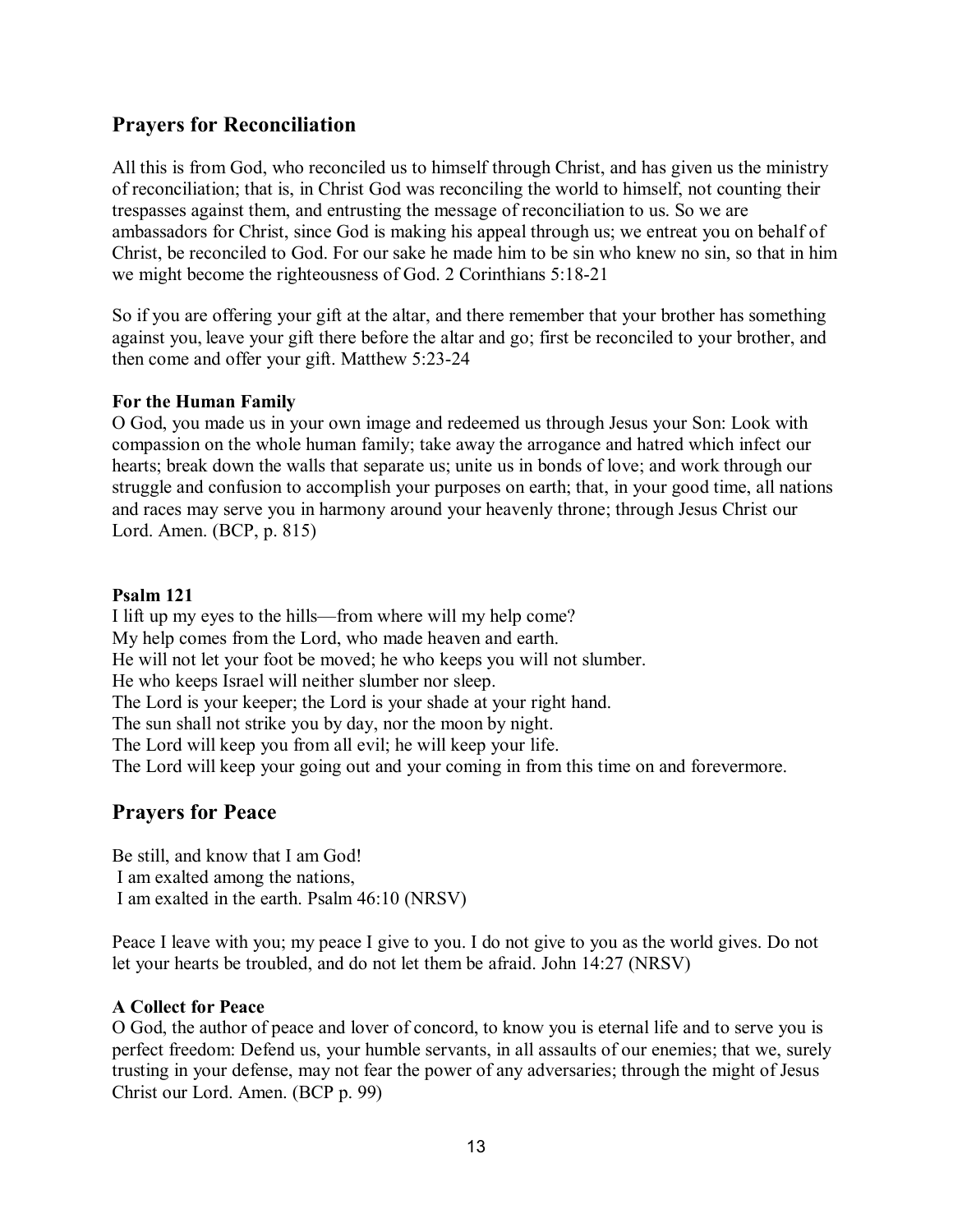## **For Peace**

Eternal God, in whose perfect kingdom no sword is drawn but the sword of righteousness, no strength known but the strength of love: So mightily spread abroad your Spirit, that all peoples may be gathered under the banner of the Prince of Peace, as children of one Father; to whom be dominion and glory, now and forever. Amen. (BCP p. 815)

## **For Peace Among the Nations**

Almighty God our heavenly Father, guide the nations of the world into the way of justice and truth, and establish among them that peace which is the fruit of righteousness, that they may become the kingdom of our Lord and Savior Jesus Christ. Amen. (BCP p. 816)

#### **Prayer of St. Francis**

Lord, make us instruments of your peace. Where there is hatred, let us sow love; Where there is injury, pardon; Where there is discord, union; Where there is doubt, faith; Where there is despair, hope; Where there is darkness, light; Where there is sadness, joy. Grant that we may not so much seek to be consoled as to console; to be understood as to understand; to be loved as to love. For it is in giving that we receive; it is in pardoning that we are pardoned; and it is in dying that we are born to eternal life. Amen. (BCP. p. 833)